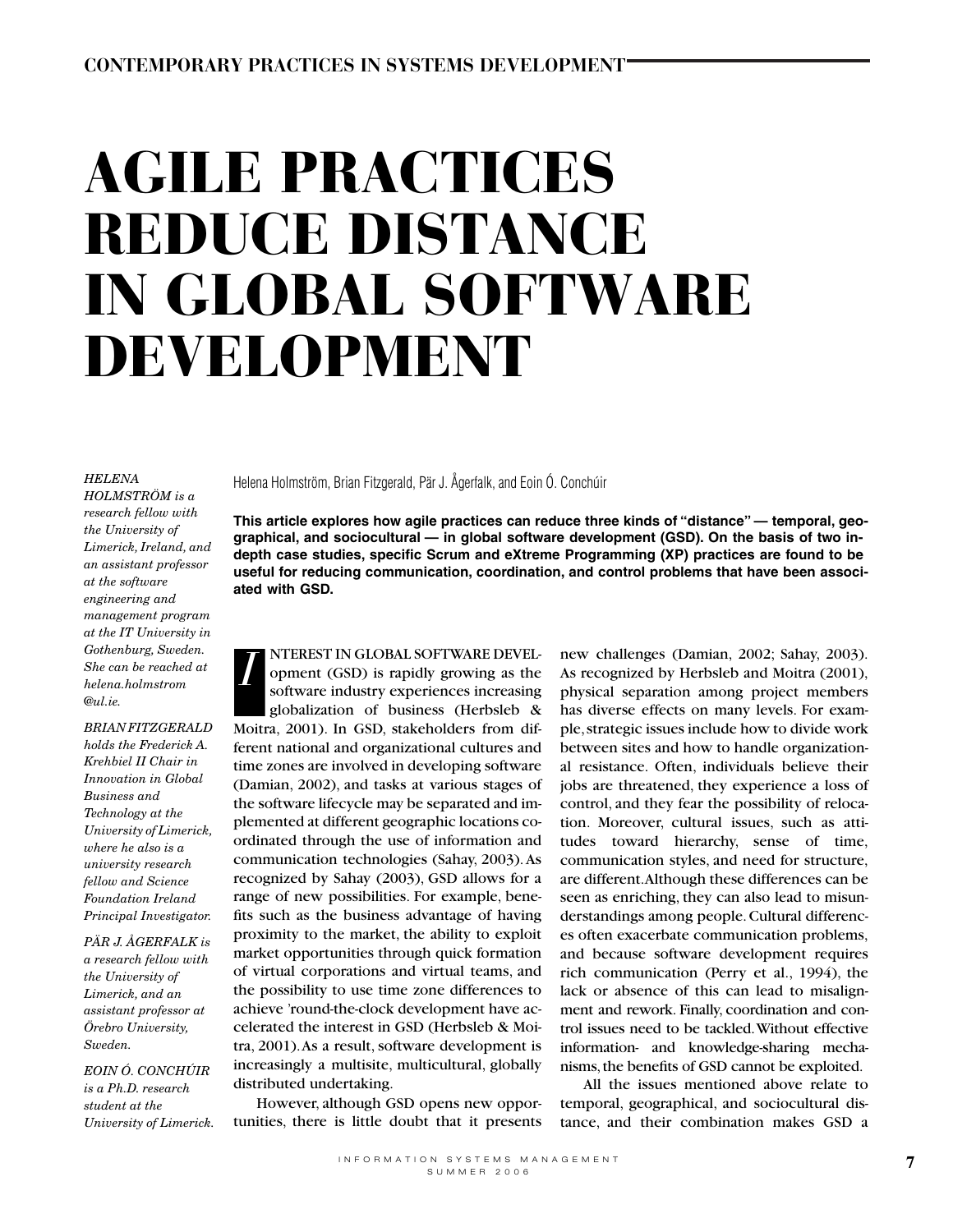$\overline{A}$  *s* a result, *software development is increasingly a multisite, multicultural, globally distributed undertaking.*

complex task. In particular, processes such as communication, coordination, and control are challenged (Ågerfalk et al., 2005), and there is a strong need for methods that address these issues (Damian, 2002).

Recently, agile methods (Abrahamsson et al., 2003; Damian, 2002; Holtz & Maurer, 2002) have begun again to be focused on the question of how to address key problems in software development; namely, that software takes too long to develop, costs too much to develop, and does not work very well when eventually delivered. In emphasizing speed and simplicity (McCauley, 2001; Highsmith & Cockburn, 2001), those using agile methods seek to avoid prescribing cumbersome and time-consuming processes that add little value to the software product (Fowler & Highsmith, 2001). Instead, the focus is on individuals and interactions, working software, customer collaboration, and fast response to changes. Agile methods are basically an attempt to satisfy the industry quest for more lightweight and faster development processes.

To achieve this, many agile methods, such as eXtreme Programming (XP) (Beck, 2000) and Scrum (Schwaber & Beedle, 2002), include practices such as pair programming, planning game, sprints, and on-site customer collaboration. Although it is not a magic set of revolutionary new development techniques, it is a set of tried and trusted principles, well established as part of the conventional wisdom of software engineering, but taken to an extreme level. However, due to temporal, geographical, and sociocultural distance in GSD, key concepts in agile methods are more difficult to realize (Maurer & Martel, 2002; Kirscher et al., 2001; Turk et al., 2005). For example, the opportunity for pair programming, on-site customer collaboration, and face-to-face interaction is severely reduced, hence negatively influencing the way in which agile methods can be applied. Although there has been some preliminary research on how to apply XP in GSD (e.g., Ngo-The et al., 2005; Kirscher et al., 2001), the more common view is that agile methods are not applicable for GSD. Clearly, there is more to learn about how to apply agile methods in distributed settings. What is needed is an increased understanding of the characteristics of agile methods (Conboy & Fitzgerald, 2004) and how these can be applied to reduce the negative influence of distance in GSD (Maurer & Martel, 2002).

In this article, we present findings from two in-depth case studies in which we explore challenges associated with distance in GSD and

how agile practices reduce these challenges and, hence, reduce distance. The specific research questions are elaborated further below.

## **GLOBAL SOFTWARE DEVELOPMENT**

In recent years we have witnessed the globalization of many organizations. Consequently, globally distributed collaborations and virtual teams have become increasingly common (Sarker & Sahay, 2004). According to Carmel (1999), distributed development projects are projects consisting of teams working together to accomplish project goals from different geographic locations. More than a decade ago, the desire for lower costs and the possibility to capitalize on a global resource pool were the main drivers for companies experimenting with GSD (Herbsleb & Moitra, 2001). Although these remain important, other factors have only accelerated the trend. For example, there are business advantages of proximity to the market, including knowledge of customers as well as the good will engendered by local investment. Second, there is the possibility for quick formation of virtual corporations to exploit market opportunities. Third, there is the need for flexibility to capitalize on merger and acquisition opportunities wherever they present themselves. As a result, software development is increasingly a multisite, multicultural, globally distributed undertaking in which engineers, managers, and executives face numerous challenges on many levels — from the technical to the social and cultural (Herbsleb & Moitra, 2001).

Traditionally, literature on GSD has focused on technical aspects (Kotlarsky & Oshri, 2005), and previous research suggests that proper application of collaborative technologies is crucial for successful software development (Carmel, 1999). A related stream of studies has focused on issues relating to the dispersion of work and the constraints associated with this. In these studies, constraints such as temporal distance, geographical distance, and sociocultural distance are identified. Although these distances increase the scope of organizational operation (Sahay, 2003) and facilitate a broader skill and product knowledge base (Baheti et al., 2002), there is little doubt that each of them challenge project processes such as communication, coordination, and control (Herbsleb & Mockus, 2003; Damian, 2002).

Temporal distance is a measure of the dislocation in time experienced by two actors wishing to interact; geographical distance is a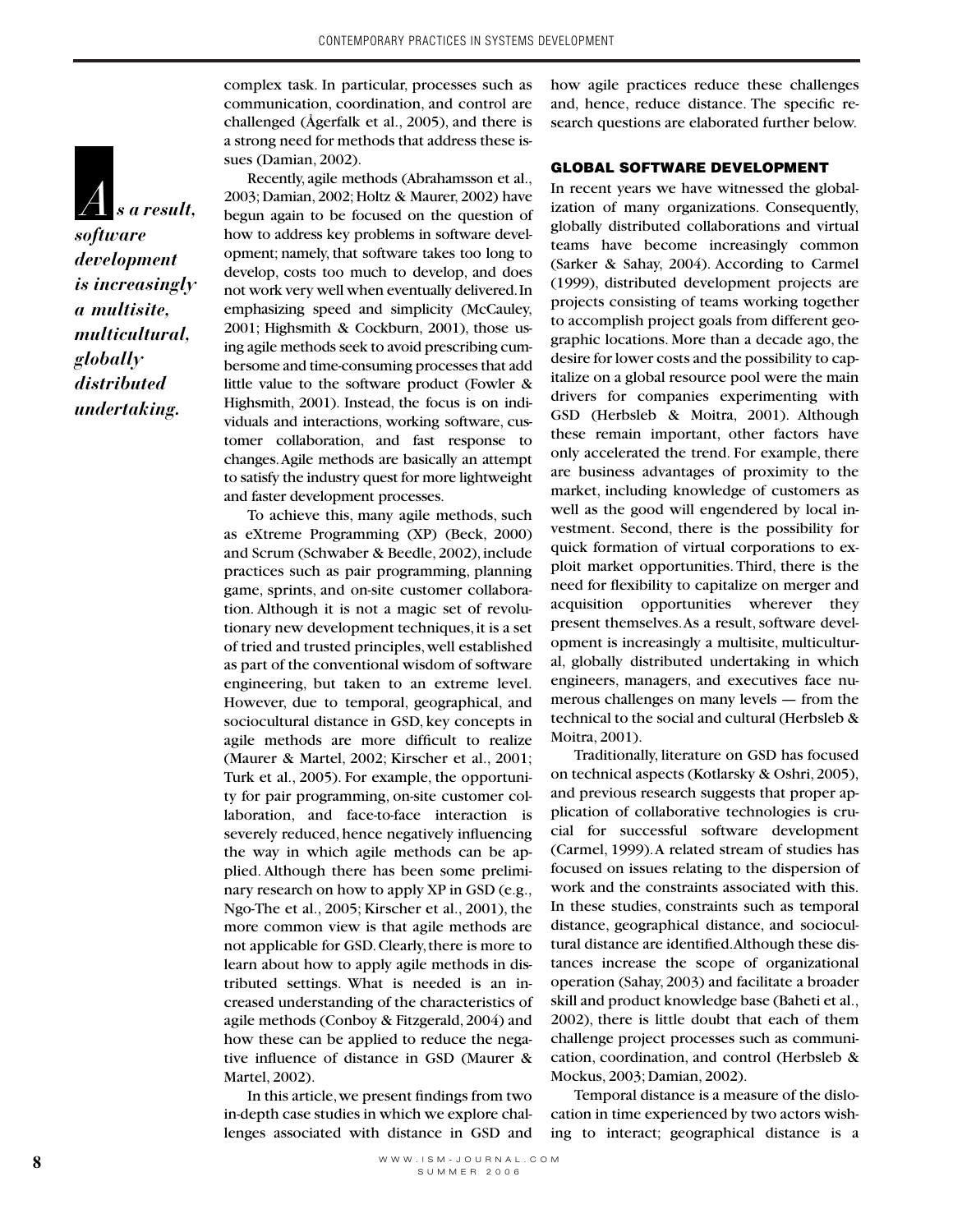|               | <b>Distance Dimension</b>                                     |                                                                                                 |                                                                                                                                     |  |  |
|---------------|---------------------------------------------------------------|-------------------------------------------------------------------------------------------------|-------------------------------------------------------------------------------------------------------------------------------------|--|--|
|               | <b>Temporal Distance</b>                                      | <b>Geographical Distance</b>                                                                    | <b>Sociocultural Distance</b>                                                                                                       |  |  |
|               | + Improved record of<br>communications                        | + Potential for closer proximity to<br>market and utilization of remote<br>skilled workforces   | + Potential for stimulating innovation and<br>sharing best practice                                                                 |  |  |
| Communication | - Reduced opportunities for<br>synchronous communication      | - Increased cost and logistics of<br>holding face-to-face meetings                              | - Risk for misunderstandings                                                                                                        |  |  |
| Coordination  | + Decreased coordination needs<br>due to division of labor    | + Increase in size and skills of<br>labor pool can offer more flexible<br>coordination planning | + Access to rich skill set and various practices                                                                                    |  |  |
|               | - Increased coordination costs                                | - Reduced informal contact can<br>lead to lack of task awareness                                | - Inconsistency in work practices can impinge<br>on effective coordination, as can reduced<br>cooperation through misunderstandings |  |  |
| Control       | + Opportunities for 'round-the-<br>clock development          | + Communication channels often<br>leave an audit trail                                          | + Access to rich skill set and authority                                                                                            |  |  |
|               | - Management of project artifacts<br>may be subject to delays | - Difficult to convey vision and<br>strategy                                                    | - Different perceptions of authority/hierarchy<br>can undermine morale                                                              |  |  |

measure of the effort required for one actor to visit another; and sociocultural distance is a measure of an actor's understanding of another actor's values and normative practices (Ågerfalk et al., 2005). According to Ågerfalk et al. (2005), Table 1 provides an overview of opportunities and challenges in GSD by relating the dimensions of distance to the software development processes of communication, coordination, and control.

# **AGILE SOFTWARE DEVELOPMENT**

Unlike plan-based methods, agile methods deal with unpredictability by relying on people and their creativity rather than formalized processes (Cockburn, 2002). Agile methods are characterized by short, iterative cycles of development driven by product features, periods of reflection and introspection, collaborative decision making, incorporation of rapid feedback, and continuous integration of code changes into the system under development (Highsmith, 2002). Thus, agile methods operate on the principle of "just enough method" because they seek to avoid prescribing cumbersome and time-consuming processes that add little value to the software product and elongate the development process.

Agile methods are explicitly value based. Whereas most traditional methods are unclear about their underlying philosophy, agile methods are characterized by their adherence to a set of agile values (Lindstrom & Jeffries, 2004). The change in emphasis from the traditional approaches is summarized in the "Agile Manifesto" (se[e Table 2\)](#page-3-0).

Many different agile methods are in use (Abrahamsson et al., 2003; Lindstrom & Jeffries, 2004; Erickson et al., 2005). The two most well known are XP and Scrum. XP is basically a collection of well-known software engineering practices taken to their extreme (Beck, 2000). Scrum is a simple, low-overhead process for managing and tracking software development (Schwaber & Beedle, 2002). The two methods are highly compatible in that XP provides specific engineering techniques and Scrum essentially works as a wrapper for such techniques (Fitzgerald et al., 2006).

## **Agile Methods in GSD**

Despite evidence of successful agile software development, its application in GSD is still to gain momentum. Here, distribution of project members makes many agile practices difficult to apply (Maurer & Martel, 2002; Kirscher et al.,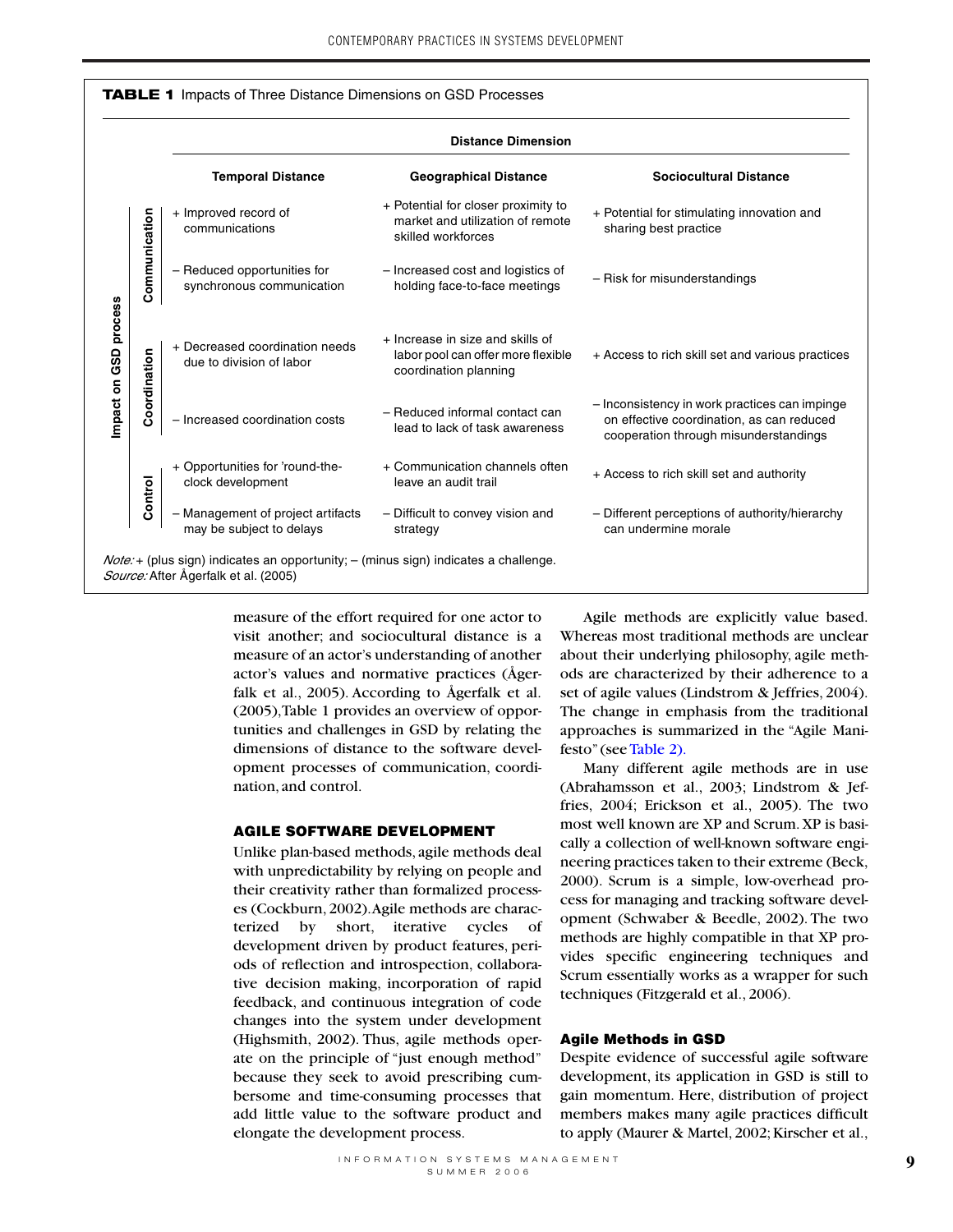## <span id="page-3-0"></span>**TABLE 2** Agile Manifesto

#### **VALUES**

Individuals and interactions over processes and tools Working software over comprehensive documentation Customer collaboration over contract negotiation Responding to change over following a plan

#### **PRINCIPLES**

Our highest priority is to satisfy the customer through early and continuous delivery of valuable software. Welcome changing requirements, even late in development. Agile processes harness change for the customer's competitive advantage.

- Deliver working software frequently, from a couple of weeks to a couple of months, with a preference to the shorter timescale.
- Business people and developers must work together daily throughout the project.
- Build projects around motivated individuals. Give them the environment and support they need and trust them to get the job done.
- The most efficient and effective method of conveying information to and within a development team is faceto-face conversation.
- Working software is the primary measure of progress.
- Agile processes promote sustainable development. The sponsors, developers, and users should be able to maintain a constant pace indefinitely.
- Continuous attention to technical excellence and good design enhances agility.
- Simplicity the art of maximizing the amount of work not done is essential.

The best architectures, requirements, and designs emerge from self-organizing teams.

At regular intervals, the team reflects on how to become more effective, then tunes and adjusts its behavior accordingly.

*Source:* Adapted from www.agilemanifesto.org

2001). This is mainly because one of the key requirements of agile methods is effective communication, and achieving this would require team members to be collocated. Still, physical collocation of developers is not always feasible, and therefore different solutions of how to apply agile methods in GSD have been suggested.

For example, Kirscher et al. (2001) recommend Distributed eXtreme Programming (DXP), which they suggest addresses all aspects of XP, although to varying degrees. In DXP, eight of the XP practices (small releases, metaphor, simple design, testing, refactoring, collective ownership, 40-hour week, and coding standards) are seen as independent of the locality of the team and thus are practices that can be applied also in GSD. The remaining four practices (i.e., planning game, pair programming, continuous integration, and on-site customers) are identified as dependent on collocated team members and thus require alternative solutions to work in GSD. With DXP, remote team members can be integrated into the development process; the authors suggest that DXP is a valuable extension to traditional XP.

In a similar vein, Ngo-The et al. (2005) discuss the use of XP to increase efficiency in communication when outsourcing software development projects. They emphasize that a major benefit of XP is that it can be deployed

partially and that if some practice is not convincing, it does not prevent the application of the overall method. Interestingly, this is contrary to Beck's original claim that XP has to be used in its entirety due to the synergistic relationships between core practices. In their conclusions, Ngo-The et al. (2005) report on a number of positive experiences in applying XP in GSD. For example, they recognize a decrease in overtime, high morale among team members, and strong customer commitment.

As suggested in these studies, many benefits derive from using agile methods in GSD. However, future research is needed to better understand the benefits of XP (Ngo-The et al., 2005) and DXP (Kirscher et al., 2001). We believe that there is more to learn from existing practice about how to apply agile methods in GSD.

#### **THIS STUDY**

Previous research has identified both challenges and opportunities with increased distance in software development. Interestingly, most opportunities are found on the business level, whereas most challenges are introduced at the level of development practice. Distance has been identified as a major challenge to the use of agile methods. Agile methods, on the other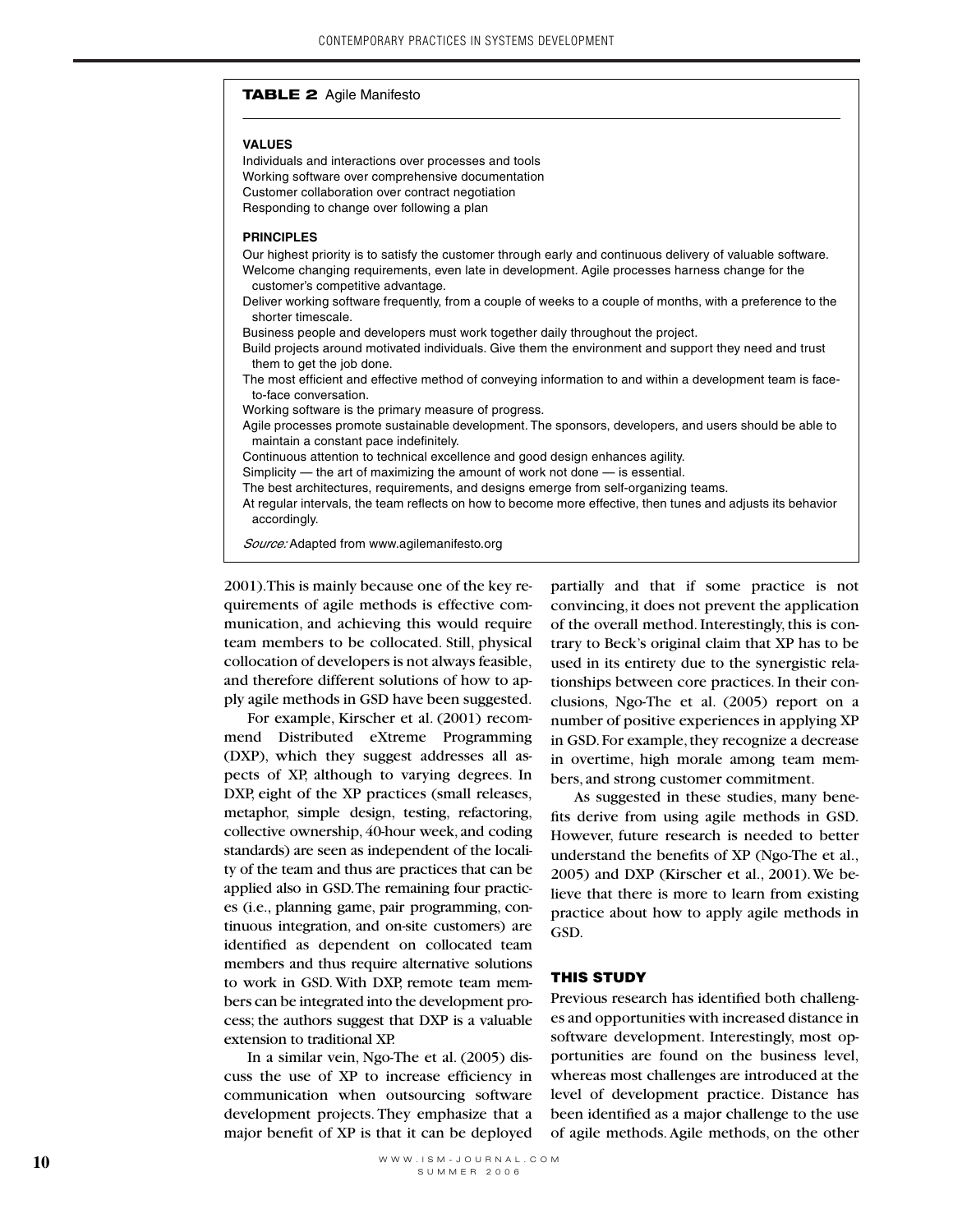## **TABLE 3** Research Activities from March 2002–August 2005

| Date              | <b>Research Activity</b>                                                                                                                                                             |
|-------------------|--------------------------------------------------------------------------------------------------------------------------------------------------------------------------------------|
| Mar 2002          | Seminar and workshop at university on the topic of agile methods                                                                                                                     |
| Mar 2002-Apr 2003 | Interviews at company sites<br>E-mail survey on use of agile methods at Intel                                                                                                        |
| May 2003          | Seminar and workshop at Intel                                                                                                                                                        |
| Jun 2003          | Seminar and workshop at university: "Silver Bullets/Lead Balloons: Software<br>Solutions and How They Really Work"<br>(http://www.b4step.ul.ie/db/dir/alt_page.php?d=events&item=86) |
| Jun 2003-Jan 2004 | Interviews at company sites                                                                                                                                                          |
| Feb 2004          | Seminar and workshop at university: "Globally-Distributed Software Development:<br>Software Solutions and How They Really Work" (http://www.b4step.ul.ie/GDSD/)                      |
| Mar 2004-Nov 2004 | Interviews at company sites                                                                                                                                                          |
| Dec 2004          | Workshop at university: "Agile Approaches for Distributed Development"                                                                                                               |
| Jan 2005-May 2005 | Interviews at company sites                                                                                                                                                          |
| Jun 2005          | Workshop at university: "A Framework to Analyze Global Software Development"                                                                                                         |
| Jul 2005-Aug 2005 | Interviews at company sites                                                                                                                                                          |

hand, have the potential to improve communication and, as a result, reduce coordination and control overhead. This study therefore seeks to understand whether agile methods can be successfully used in a GSD context. More specifically, *can agile methods be used to reduce the negative influence of distance on communication, coordination, and control in a GSD context?*

Our data collection focuses on the experiences of software development teams in two global companies with headquarters in the United States: Intel and Hewlett Packard (HP). Both companies have development teams in Ireland who coordinate with other remote colleagues in, for example, India, Poland, China, and Malaysia. The interviews reported on here were conducted at the Irish company sites. Intel has been deploying a range of agile methods over the past five years: XP is used for the technical engineering aspects of software development and Scrum for project planning and tracking. HP has been deploying a range of agile methods over the past years: different practices of XP, such as pair programming. The research activities for this study are reported in Table 3; a fuller discussion of the research methods can be found in the appendix.

# **FINDINGS**

This section presents the results from the interviews. First, we identify GSD challenges in relation to each distance factor. Second, we

explore the use of agile methods in both companies.

# **Challenges in Global Software Development**

**Temporal Distance.** According to our respondents, temporal distance is challenging when it comes to controlling projects that constitute different sites:

Time zone distance is the biggest problem when organizing the different parties in projects. (Project manager, Intel)

Besides control issues, temporal distance challenges communication and coordination within and between teams. In particular, response delays are seen as frustrating:

I received e-mails this morning from a conversation that kicked off after I left yesterday. Sometimes conversation jumps ahead, and you fall a bit behind. (Architect, HP)

It is frustrating … sometimes there is a lag of a day in responses. You send an email today and you get one back tomorrow. … People go out of their way to communicate late at night, depending on the intensity of the project at that point in time. It's okay to do that for a while, but it's hard to sustain it, that's the problem. There's burnout of people. (Manager, HP)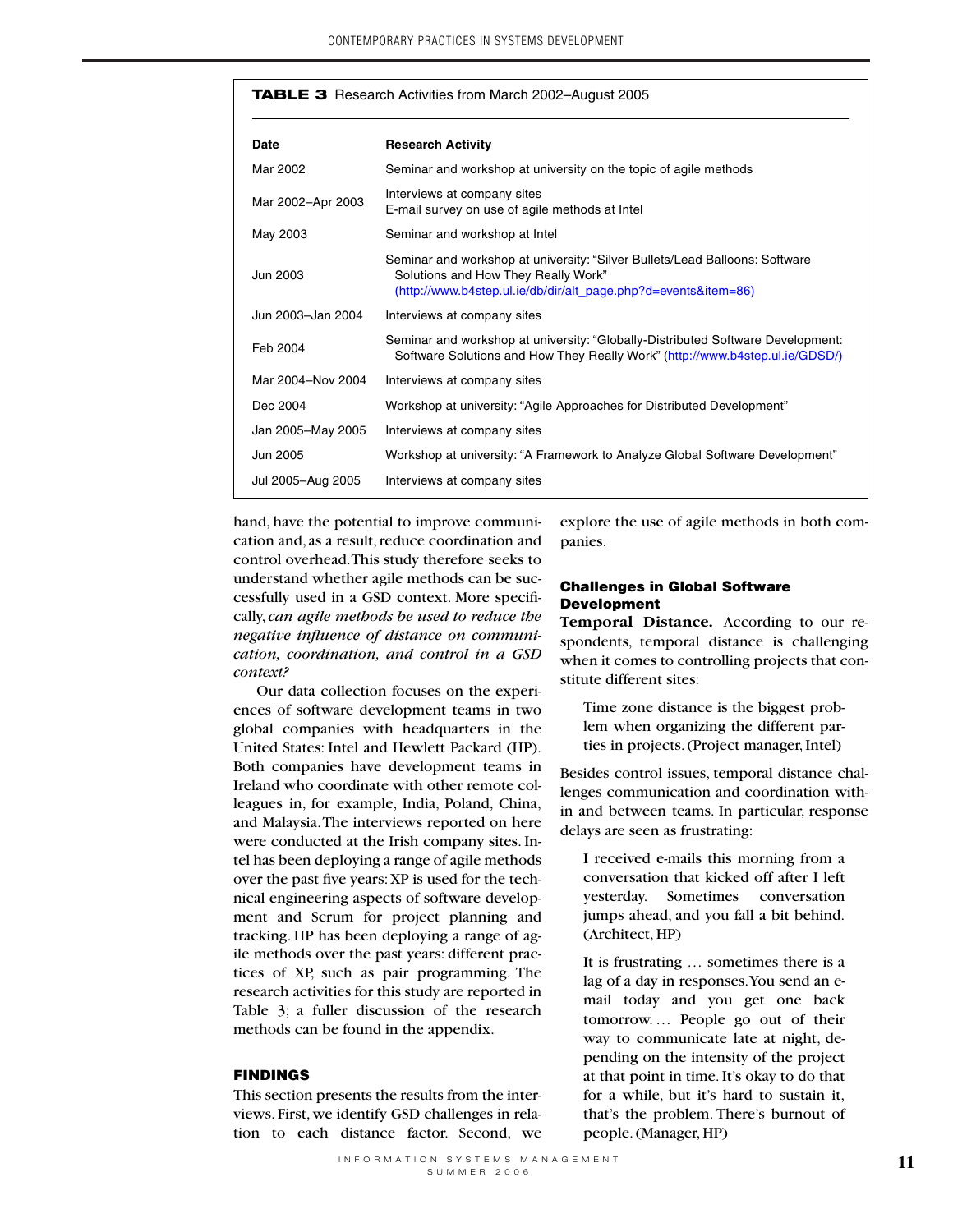Clearly, communication and coordination are challenged by temporal distance. As recognized by our respondents, the main problem is the delay in responses. Also, project control is more difficult when overlap in time is reduced.

*stablishing Ea feeling of trust and belonging, i.e., "teamness," within the teams can be difficult.*

**Geographical Distance.** Although there is an advantage of "intellectual horsepower" (i.e., the ability to recruit the cream-of-the-crop students from top universities in countries where education and employment is more competitive), the companies experience problems related to geographical distance. Establishing a feeling of trust and belonging, i.e., "teamness," within the teams can be difficult:

The feeling is that we remain two different teams. However, there is a good cross-site relationship at management level and between certain peers … in general, the developers have not met each other. (Software developer/team leader, Intel)

It seems that good cross-site relationships exist at higher levels within the organization, but the software developers at the coalface (doing the actual development) seldom meet. Although management expresses a desire to have developers meet, it is not always achieved. However, respondents in both companies agree that the opportunity to meet depends on the specific project — and the specific phase of the project.

The degree of communication depends on the phase of the project. For example, during integration, when things are put together, there can be unexpected behavior. Usually, we fly people over in critical phases. Mostly, travel happens at front-end and back-end of projects. (Manager, Intel)

Despite communication technologies such as e-mail, IM, NetMeeting applications, virtual classroom applications, and the phone, there might still be the feeling of being two different teams.

**Sociocultural Distance.** Sociocultural distance is a complex dimension involving organizational culture, national culture and language, politics, and individual motivations and work ethics. Our study shows that language can be a barrier in many projects:

We often experience minor language problems, especially when vocabulary

is limited to technical subjects … even going out at night with them [nonnative English speakers], conversation can revert back to technical subjects because of their limited [English] vocabulary. (Software developer, Intel)

Language … it's a really, really difficult problem. (Project manager, HP)

Besides vocabulary, interpretation and meaning can be different. Both managers and project participants experience this:

Difficulties can arise in countries where it is considered impolite in saying "no" even when "yes" would be an inappropriate answer. I have heard people saying "yes — no problem, we will have it done by the weekend" and then 3–4 months later it is still not done and some of the developers might already have left the project. … I think it is due to pride they'll obey when asked, without saying they can't do it within the given timeframe. (Project manager, Intel)

The general understanding is not too bad. It is often the more subtle ones [cultural issues] that can trip you up the most. They're the ones that slip through. You interpret it one way, and they interpret it the other way. That gets worse the further away from native English speaking people you go. (Architect, HP)

In addition, cultural, political, and religious differences can challenge project work. Both companies in our study have experienced this:

There are a lot of political and religious diversity. … if any element of that came into everyday work it could just blow everything apart and create lot of tensions … . (Architect, HP)

When you have language difficulties initially causing confusion, I think cultural differences can actually drive further awkward situations, and it snowballs. … (Architect, HP)

Clearly, sociocultural distance is a complex dimension. Both companies express misunderstandings and confusion as a result of language and interpretation problems. This has implications for communication, coordination, and control and makes it a real challenge to create mutual understanding within and between teams.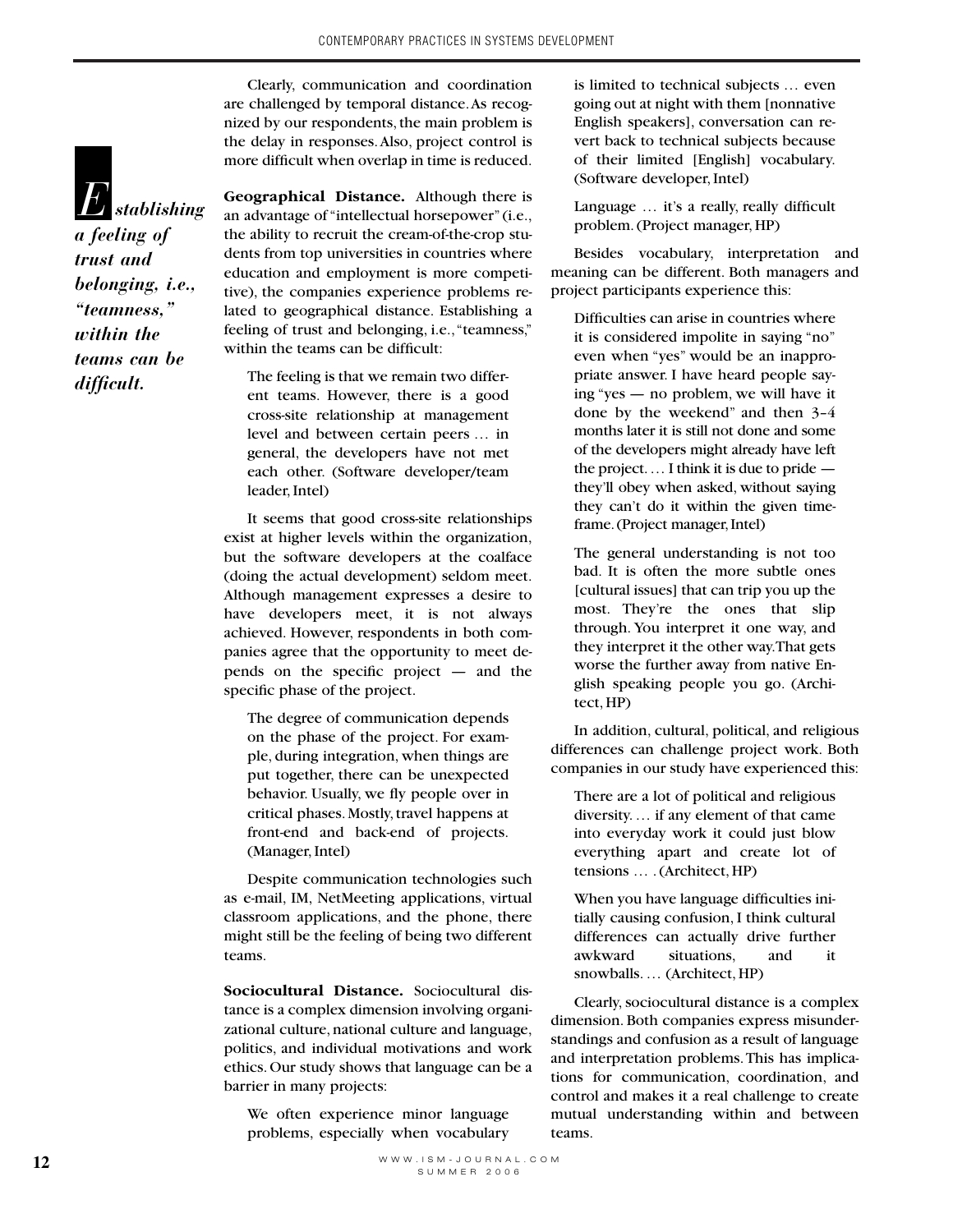# **Agile Methods Used**

At Intel, a range of agile methods has been used over the past five years. In particular, parts of XP are used for the technical engineering aspects of software development and parts of Scrum for the project planning and tracking aspects. Both methods were introduced at a grassroots level, as optional techniques, and their adoption has grown over time. Only 6 of the 12 XP practices have been implemented: pair programming, testing, refactoring, simple design, coding standards, and collective ownership. As for the other practices, these were not found suitable by the companies in our study. For example, the practice of a 40-hour week was not achievable in a GSD environment, in which workers collaborate across different time zones. Also, the concept of on-site customers was difficult to implement in a development environment, where the early conceptual stages have no specific customers. Similar to Intel, HP uses parts of XP, particularly the practice of pair programming. Despite temporal distance, this practice works satisfactorily:

At the moment I have a pair with one guy in Fort Collins and the other guy in Brussels. That is an eight-hour time difference. They have both shifted their working day, so they have a six-hour overlap per day. (Team manager, HP)

Overall, the practice of pair programming was perceived as having a number of significant advantages. Both companies found code quality high, and at Intel, the feeling was also that this quality was achieved earlier. As mentioned by one of the managers, one reason for this might be that the developers did not get stuck wondering what to do next. If one person was unsure, the other probably did know, and even though there was sometimes a delay in response, developers seemed eager to be flexible to create as much overlap in time as possible. Furthermore, having pairs proved useful for testing and debugging because someone with a fresh viewpoint could spot mistakes that were not obvious to the pair partner. The practice also ensured that more than one developer gained a deep understanding of the design and code, thus facilitating collective ownership of code. At Intel, this was perceived as important because changes in team composition were common. It also provided greater flexibility in relation to maintenance of code.

Despite these advantages, however, some aspects were problematic. For example, pair programming was found unsuitable for simple,

well-understood problems and when doing small changes. Here, collocated developers tended to get frustrated, something that got only worse in GSD, where temporal distance makes response slow:

If you're trying to progress something very quickly, there can be an issue with the time zones. … If there's any need for me to ask something or find an update, I can't really get hold of him [American colleague] until 3pm my time — maybe two o'clock at the earliest. (Team leader, HP)

Still, XP was perceived as having major benefits. At Intel, a "test-code development strategy" was implemented, something that helped developers get a better understanding of what functionality was required from a client point of view. Also, the practice of simple design was used. In this case, design was done on a whiteboard and the design document emerged in parallel with the code implementation. Interestingly, the XP practice of simple design is very similar to the concept of simplified planning in Scrum. This pre-game phase was initially piloted by one team at Intel and has grown to the extent that it is now used by almost all teams. As commented on by one of the managers, the reason for its popularity is probably the simplicity and the low-tech techniques that can be applied during project planning. For example, the daily Scrum meeting took place around a board covered with yellow Post-it® notes. The team recorded tasks for a 24-hour period on these notes. During the Scrum meeting the team moved completed tasks into the "done" area and the group achieved a shared group visualization of project progress. In this way, Scrum was made visible in the organization and curiosity from other groups helped the spread of the practice.

Although it created some overhead, this practice was easily converted to include the distributed development teams. In that setting, notes were published on a Web page and, as with the collocated teams, distributed team members could get a shared visualization of project progress. As a result, more distributed teams have commenced using shared spreadsheet and networked meeting software — and the technique has facilitated coordination and control within the distributed teams.

Other XP practices that were explored in our study were refactoring and coding standards. In relation to refactoring — i.e., restructuring of systems to improve nonfunctional

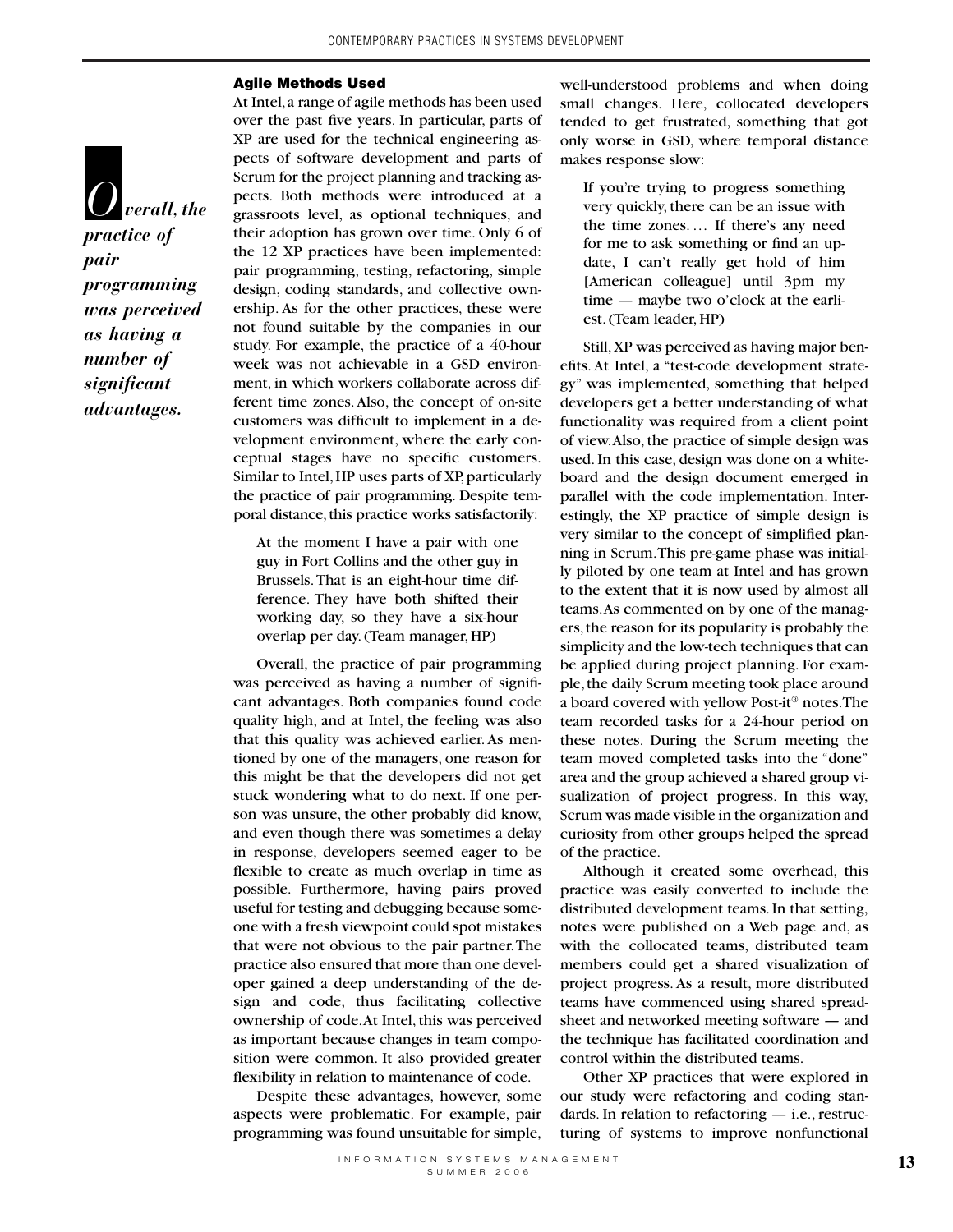*P was Xfound useful for the more technical and coding aspects of GSD projects, whereas Scrum practices provided a good framework for GSD planning and tracking.*

aspects (e.g., duplication of code, simplicity, and flexibility) — our participants found it useful when this was done early in the project. In this way, it eliminated bugs that would have taken up a lot of debugging time in later stages of the project. In relation to coding standards, they were defined early in the projects. For example, a C-coding standard was defined at Intel very early in the project and was referred to during coding and code inspections. However, coding standards were already a strong feature in both companies and therefore cannot be thought of as unique to the application of XP or other agile methods.

Overall, several XP and Scrum practices were found beneficial for GSD and particular practices could be used to reduce distance. Specifically, XP was found useful for the more technical and coding aspects of GSD projects, whereas Scrum practices provided a good framework for GSD planning and tracking.

# **DISCUSSION OF FINDINGS**

In accordance with the literature in the field, we have chosen to focus on temporal, geographical, and sociocultural distance and the way in which these distances challenge GSD practice. For a number of years, the International Workshop on Global Software Development has highlighted these distances and the impact they have on processes such as communication, coordination, and control (see, e.g., Damian et al., 2003). A number of other authors have also focused on one or more of these distances to see how they affect project processes (Carmel & Agarwal, 2001; Evaristo et al., 2004; Malone & Crowston, 1994).

Here, *communication* is seen as the formal and informal exchange of information between people. Communication is an essential process in all software development (Curtis et al., 1988), but it becomes even more critical in GSD. This is due to the fact that the distributed environment changes the communication context away from the "ideal" face-to-face setting (Clarke, 1996) into a technology-mediated and thus potentially more complex one (Ågerfalk, 2004). Furthermore, *coordination* is seen as the act of integrating each task with each organizational unit (Carmel & Agarwal, 2001). As found in our study, all software development requires coordination, but GSD increases this need because activities are distributed. Finally, *control* is seen as the process of adhering to goals, policies, standards, or quality levels (Carmel & Agarwal, 2001). The control process concerns the

management and reporting mechanisms to ensure that development is progressing. Thus, control relates to project management and hence to the formalized structures required to ensure development of software in time, on budget, and of desired quality.

In our study, we see that the main challenges of GSD lie in the complexity of maintaining good communication, coordination, and control when teams are dispersed. In relation to temporal distance, our research reveals difficulties in achieving overlap in time between different sites. One disadvantage of being separated by temporal distance is that the number of overlapping hours during a workday is reduced; team members have to be flexible to achieve overlap with remote colleagues. As noted by one of the managers, the lag in response time brings with it a feeling of "being behind" and "missing out," which makes people frustrated. Our study reveals that limited overlap with colleagues — and delay of responses — make people lose track of the work process, something that can pose severe problems in distributed, yet time-critical, work. However, with the introduction of agile methods, especially the XP practice of pair programming, the issue of creating time overlap has become less problematic. Both Intel and HP found pair programming beneficial for encouraging commitment among developers. As mentioned by one of the managers, people were flexible and, even though there was a delay in response, individual developers tried hard to spend as much time as possible with the distributed pair programmer. Because XP was introduced at the grassroots level, this commitment was not enforced but rather resulted from individual interest. Having distributed pair programmers increased individual responsibility to create overlap in time and hence to reduce temporal distance and the negative influence it might have on team communication, coordination, and control.

A major challenge in relation to geographical distance is how to create a feeling of "teamness" among distributed project members. Previous research on distributed organizations shows that people at different sites are less likely to perceive themselves as part of the same team (Kotlarsky & Oshri, 2005). Our study shows that the Scrum planning practice can still be useful. By publishing Post-it notes on a Web page, the distributed team members could easily participate in the process. The overall feeling was that team communication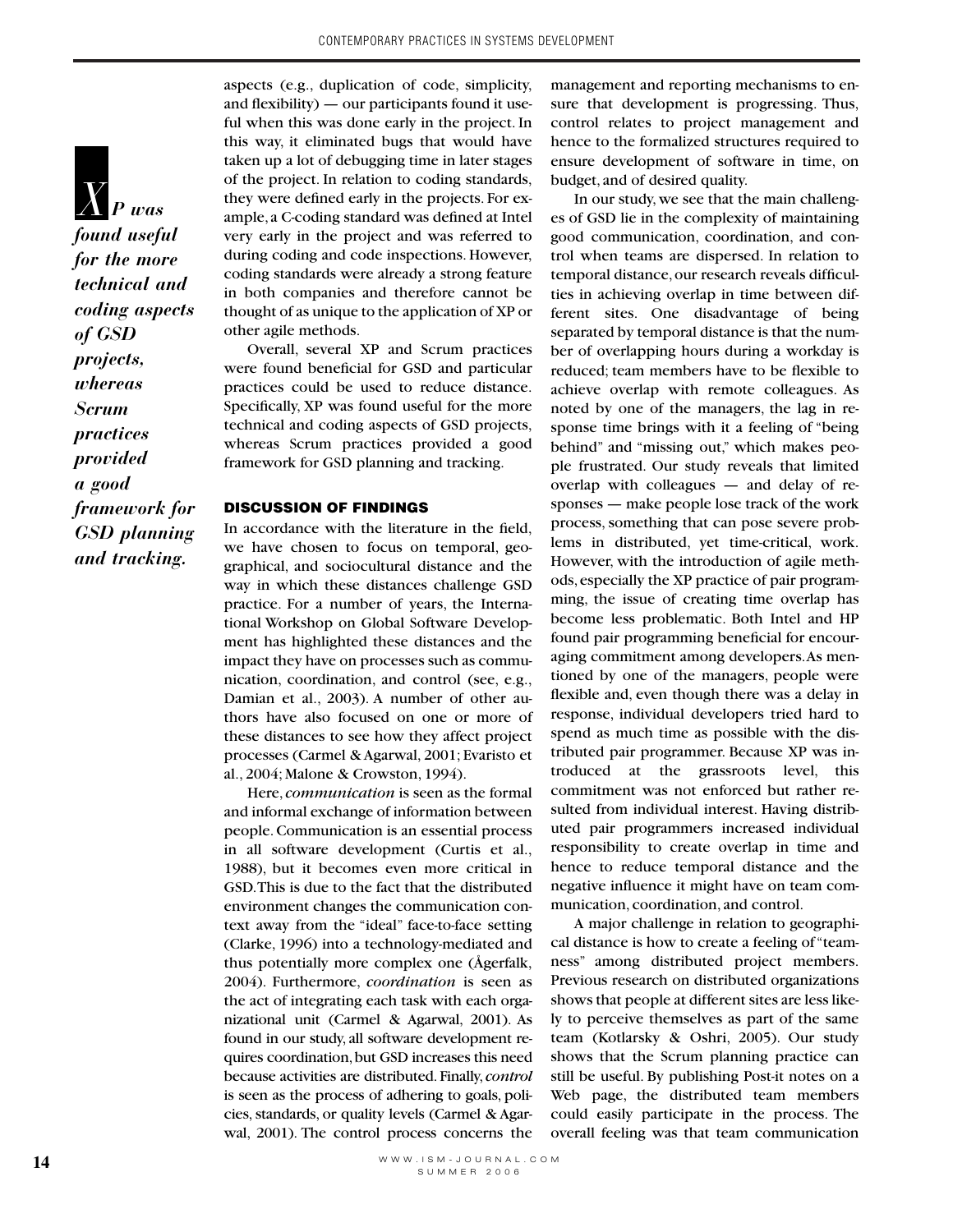| <b>Agile Practices</b> | <b>Benefits</b>                                                                                                                              |
|------------------------|----------------------------------------------------------------------------------------------------------------------------------------------|
| XP pair programming    | High code quality (and code quality earlier in projects)<br>Fresh viewpoint in testing/debugging<br>Facilitates collective ownership of code |
| XP simple design       | Design document in parallel with code implementation                                                                                         |
| XP refactoring         | Early elimination of bugs                                                                                                                    |
| XP coding standard     | Consistency in coding/code inspection                                                                                                        |
| Scrum simple planning  | Low-tech techniques<br>Shared visualization of project activities                                                                            |

| <b>TABLE 5</b> Agile Practices, Benefits, and Impacts on Distance in GSD |                                                                                  |                                  |  |  |  |
|--------------------------------------------------------------------------|----------------------------------------------------------------------------------|----------------------------------|--|--|--|
| <b>Agile Practices</b>                                                   | <b>Benefits</b>                                                                  | <b>GSD Distance</b>              |  |  |  |
| XP pair programming                                                      | Help increase time overlap                                                       | Reduce temporal distance         |  |  |  |
| Scrum simple planning                                                    | Help increase "teamness"                                                         | Reduce geographical<br>distance  |  |  |  |
| XP pair programming and<br>Scrum pre-game phase                          | Help increase mutual understanding and<br>collaboration within and between teams | Reduce sociocultural<br>distance |  |  |  |

and coordination significantly improved and that the feeling of "teamness" among geographically distributed teams was improved.

In relation to sociocultural distance, the most widely experienced difficulty pertains to language and interpretation. Employees from both companies mention language problems as the primary reason for misunderstandings. It has been argued that informal communication plays a critical role in coordination activities for collocated software development, especially when size and complexity of development increase (Kotlarsky & Oshri, 2005); informal conversation allows team members to develop working relationships and allows a better flow of information (Herbsleb & Mockus, 2003). Although the need for informal conversation in GSD is extensive, people find it far more difficult to identify distant colleagues and communicate effectively with them (Herbsleb & Mockus, 2003).

We believe the agile practices mentioned here were useful for increasing communication. As discussed above, the practice of pair programming improved individual commitment for enhancing mutual understanding between team members. Agile practices, such as the Scrum pre-game phase, made project planning and tracking processes a collaborative activity, and the agile focus on individuals and interaction (over processes and tools) encouraged people with different cultural backgrounds to communicate. Although our respondents recognized the difficulty in overcoming sociocultural distance and did not believe that any single methodological approach would solve this problem, the developer-centric qualities of agile methods led to considerable benefits at the people and participation levels.

Table 4 provides a summary of the agile practices in our study and the benefits of using these in GSD. Table 5 provides a summary of the particular practices we found useful for reducing temporal, geographical, and sociocultural distance and hence illustrates the potential for agile methods to reduce the negative influences of these distance factors in GSD.

#### **CONCLUSION**

Temporal, geographical, and sociocultural distances impose several challenges to GSD practice, such as difficulty in creating overlap in time, difficulty in creating "teamness," and difficulty in creating mutual understanding between people with different sociocultural backgrounds. Although we believe that no single methodological approach may easily solve these challenges, the two companies we studied report agile practices to be valuable in re-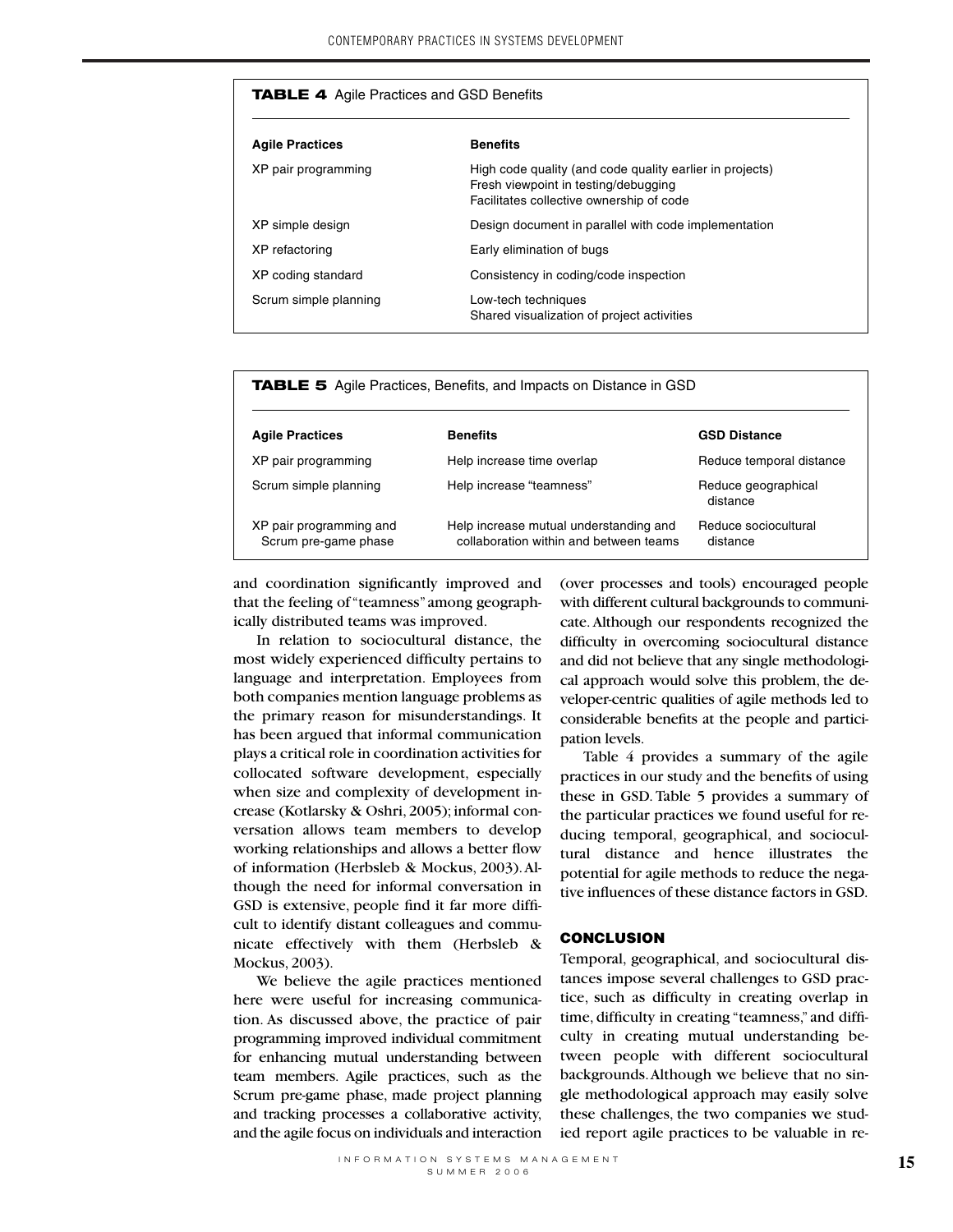ducing some of them. In particular, XP and Scrum practices were found useful for improving communication, coordination, and control within GSD teams. Although they did not use a complete set of agile methods, the companies found that drawing from a palette of different methods helped them manage the complex task of GSD. Contrary to previous research, our findings suggest that agile methods may be more amenable to GSD than has been previously reported.

# **ACKNOWLEDGMENTS**

This research was supported by grants from Science Foundation Ireland for the B4-STEP (Building a Bi-directional Bridge between Software ThEory and Practice) and Lero (the Irish Software Engineering Research Centre projects), and from the EU to the CALIBRE project. The authors would also like to thank all the interviewees at Intel and HP. Thanks are also due to the anonymous reviewers and the special issue guest editor for their valuable comments on the manuscript.

#### **APPENDIX**

Given that little research to date has been conducted on the use of agile methods in a GSD context, this study was concerned with achieving an increased understanding of this phenomenon. Bearing this in mind, an interpretivist approach, which sought to develop inductively a richer understanding based on in-depth case study analysis, was deemed appropriate (Yin, 1994; Walsham, 1993).

The case study data reported here covers a three-year period, beginning in March 2002, and is ongoing. In March 2002, the first phase of the research began with a workshop seminar on the topic (i.e., GSD), comprising researchers and industry practitioners. This workshop was followed by a series of interviews and site visits. The combination of on-site and university-hosted seminars and workshops has been greatly facilitated by the fact that the industry sites and the university are located less than one hour's drive from each other. The workshops have been hands on, with committed participation by both researchers and practitioners. Also, the seminars have involved leading researchers in this area worldwide (including, for example, Abrahamsson, Herblseb, Parnas, Raffo, and Succi).

The workshops and seminars have been complemented with qualitative interviews with managers and software developers at

both companies. These interviews helped us gain a deeper understanding for the GSD context. Data collection involved a series of formal and informal personal interviews with the project managers and staff responsible for agile development. The interviews were generally of one- to two-hour duration, and informal interviews were used to clarify and refine issues as they emerged. In total, 20 interviews were conducted at the company sites. Interviews were transcribed according to the agile methods used: three distance factors (temporal, geographical, sociocultural) and three development practices (communication, coordination, control). Informal follow-up telephone interviews took place to clarify and refine emerging issues, and these emerging issues were also presented and discussed at the various workshops.

In terms of data analysis, a primarily qualitative grounded theory (GT) approach was adopted (cf. Corbin & Strauss, 1990; Miles & Huberman, 1994). A problem that has been identified in relation to qualitative research is that different individuals may interpret the same data in different ways (Kaplan & Duchon, 1988). This problem was addressed in two ways. First, the GT method of data analysis explicitly recognizes this problem of subjective data interpretation and, to address it, prescribes rigorous coding and memoing processes, which provide a traceable, documented justification of the process by which research conclusions were reached, thereby providing an audit trail of the process (Guba, 1981). Second, we used a *venting* method, a process whereby results and interpretations are discussed with professional colleagues (Goetz & LeCompte, 1984). The findings were presented and discussed with colleagues and expert practitioners in detail at the various workshops. ▲

#### **References**

- Abrahamsson, P., Warsta, J., Siponen, M., and Ronkainen, J. (2003). New Directions on Agile Methods: a comparative analysis. In Proceedings of the 25th International Conference on Software Engineering, Portland, Oregon, pp. 244–254.
- Ågerfalk, P. J. (2004). Investigating Actability Dimensions: A Language/Action Perspective on Criteria for Information Systems Evaluation, Interacting with Computers, 16(5), pp. 957– 988.
- Ågerfalk, P. J., Fitzgerald, B., Holmström, H., Lings, B., Lundell, B., and Ó. Conchúir, E. (2005). A Framework for Considering Opportunities and Threats in Distributed Software Development,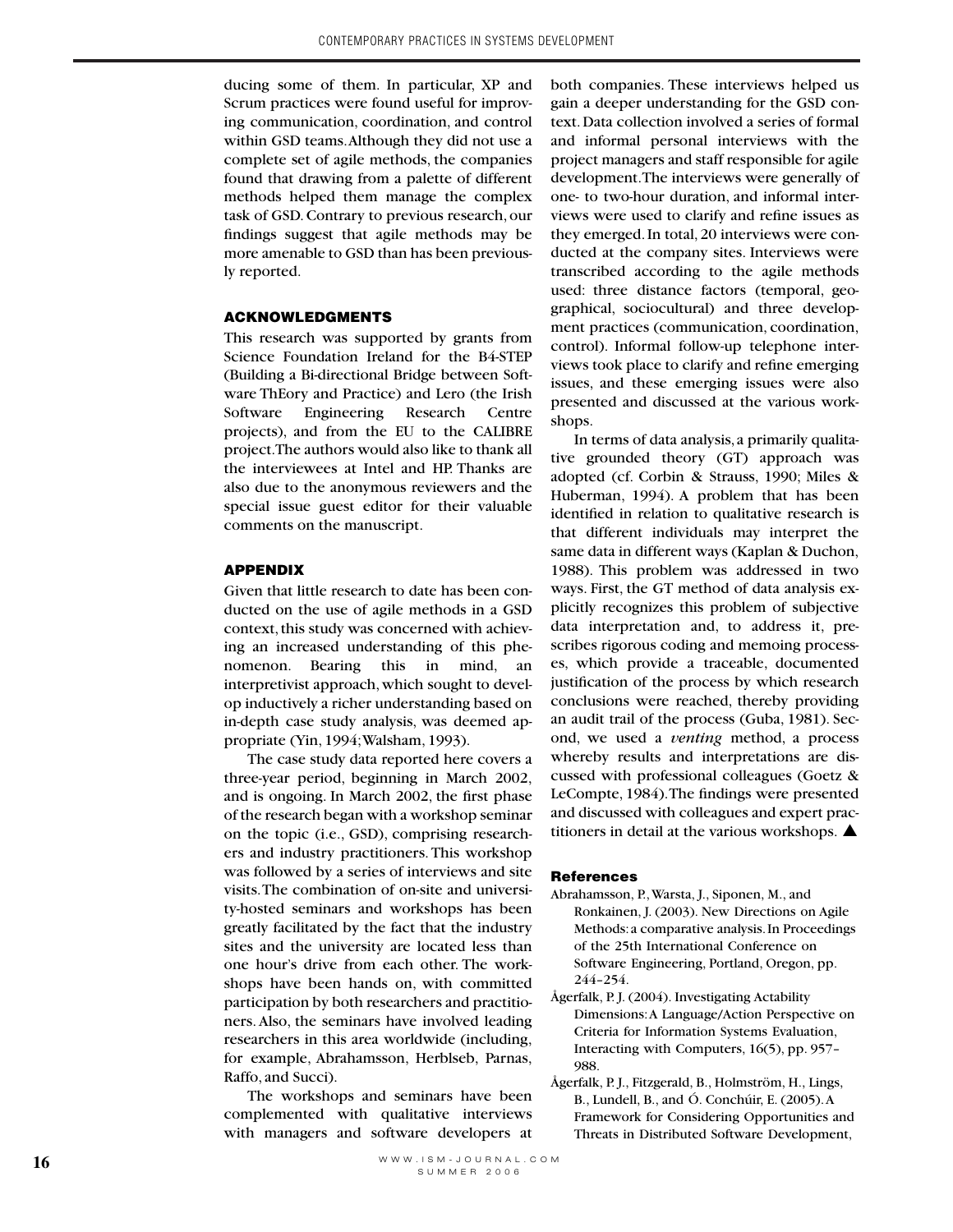*In Proceedings of the International Workshop on Distributed Software Development (DiSD 2005),* Paris, 29 August 2005: Austrian Computer Society, pp. 47–61.

- Baheti, P., Gehringer, E., and Stotts, D. (2002). Exploring the Efficacy of Distributed Pair Programming. *In Proceedings Extreme Programming and Agile Methods — XP/Agile Universe*, Chicago, USA, August 4–7, 2002.
- Beck, K (2000). *Extreme Programming Explained: Embrace Change*, Addison-Wesley, Reading.
- Carmel, E. (1999). *Global Teams: Collaborating Across Borders and Time Zones*. Prentice-Hall, Upper Saddle River: NJ.
- Carmel, E., and Agarwal, R. (2001). Tactical approaches for alleviating distance in global software development, *IEEE Software*, Vol. 18, No. 2, pp. 22–29.
- Clarke, H. H. (1996). *Using Language*, Cambridge University Press, Cambridge.
- Cockburn, A. (2002). *Agile Software Development*. Boston: Addison-Wesley.
- Conboy, K., and Fitzgerald, B. (2004). Toward a Conceptual Framework of Agile Methods: A Study of Agility in Different Disciplines. *In Proceedings of the ACM Workshop on Interdisciplinary Software Engineering Research (WISER)*, November 5, Newport Beach, CA, USA.

Corbin, J. and Strauss, A. (1990) *Basics of Qualitative Research: Grounded Theory Procedures and Techniques*, Sage, California

- Curtis, B., Krasner, H., and Iscoe, N. (1988). A Field Study of the Software Design Process for Large Systems, *Communications of the ACM*, Vol. 31, No. 11, pp. 1268–1287.
- Damian, D. (2002). Workshop on Global Software Development. *In Proceedings of International Conference on Software Engineering (ICSE)*, Orlando, Florida, USA, May 19–25, 2002.
- Damian, D., Lanubile, F., and Oppenheimer, H. L. (2003). Addressing the Challenges of Software Industry Globalization: The Workshop on Global Software Development, In *Proceedings 25th International Conference on Software Engineering*, IEEE Computer Society, Los Alamitos, pp. 793–794.
- Erickson, J., Lyytinen, K., and Siau, K. (2005). Agile Modeling, Agile Software Development, and Extreme Programming: The State of Research, *Journal of Database Management,* 16(4), pp. 88–100.
- Evaristo, J. R., Scudder, R., Desouza, K. C., and Sato, O. (2004). A dimensional analysis of geographically distributed project teams: a case study, *Journal of Engineering and Technology Management*, Vol. 21, No. 3, pp. 175–189.
- Fitzgerald, B., Harnett, G., and Conboy, K. (2006). Customizing Agile Methods to Software Practices. *European Journal of Information Systems, Vol 15, No. 2*.
- Fowler, M., and Highsmith, J. (2001). Agile methodologists agree on something. *Software Development,* vol. 9, pp. 28–32.
- Fowler, M., and Highsmith, J. (2001). The agile manifesto. [http://www.agilemanifesto.org/](http://www.agilemanifesto.org)
- Goetz, J., and LeCompte, D. (1984). *Ethnography and Qualitative Design in Educational Research*, Academic Press, Orlando.
- Guba, E. (1981). Criteria for assessing the trustworthiness of naturalistic inquiries. *Educational Communication and Technology*, 29, 75–92.
- Herbsleb, J. D., and Mockus, A. (2003). An Empirical Study of Speed and Communication in Globally Distributed Software Development, *IEEE Transactions on Software Engineering*, Vol. 29, No. 6, pp. 481–494.
- Herbsleb, J., and Moitra, D. (2001). Global software development. *IEEE Software*, March/April. Highsmith, J. (2002). The great methodologies
- debate: Part 2, *Cutter IT Journal*, vol. 5.
- Highsmith, J., and Cockburn, A. (2001). Agile Software Development: The Business of Innovation. *Computer,* vol. 34, pp. 120–122.
- Holtz, H., and Maurer, F. (2002). Knowledge Management Support for Distributed Agile Processes. *In Proceedings of the Workshop on Learning Software Organizations (LSO),* August 6, Chicago, USA.
- Kaplan, B. and Duchon, D. (1988). Combining qualitative and quantitative methods in IS research: a case study, *MIS Quarterly*, 12, 4, 571–587.
- Kirscher, M., Jain, P., Corsaro, A., and Levine, D. (2001). Distributed eXtreme Programming. *In Proceedings of the International Conference on eXtreme Programming and Flexible Processes in Software Engineering*, May 20–23, Sardinia, Italy.
- Kotlarsky, J., and Oshri, I. (2005). Social ties, knowledge sharing and successful collaboration in globally distributed system development projects, *European Journal of Information Systems*, 14, pp. 37–48.
- Lee, A. S., and Baskerville, R. L. (2003). Generalizing Generalizability in Information Systems Research. *Information Systems Research*, 14 (3), 221–243
- Lindstrom, L. and Jeffries, R. (2004) Extreme Programming and Agile Software Development Methodologies, *Information Systems Management,* 24(3), pp. 41–60.
- Malone, T. W., and Crowston, K. (1994). The interdisciplinary study of coordination, *ACM Computing Surveys*, Vol. 26, No. 1, pp. 87–119.
- Maurer, F., and Martel, S. (2002). On the Productivity of Agile Software Practices: An Industrial Case Study. *In Proceedings of the International Workshop on Global Software Development*, May 21, Orlando, FL, USA.